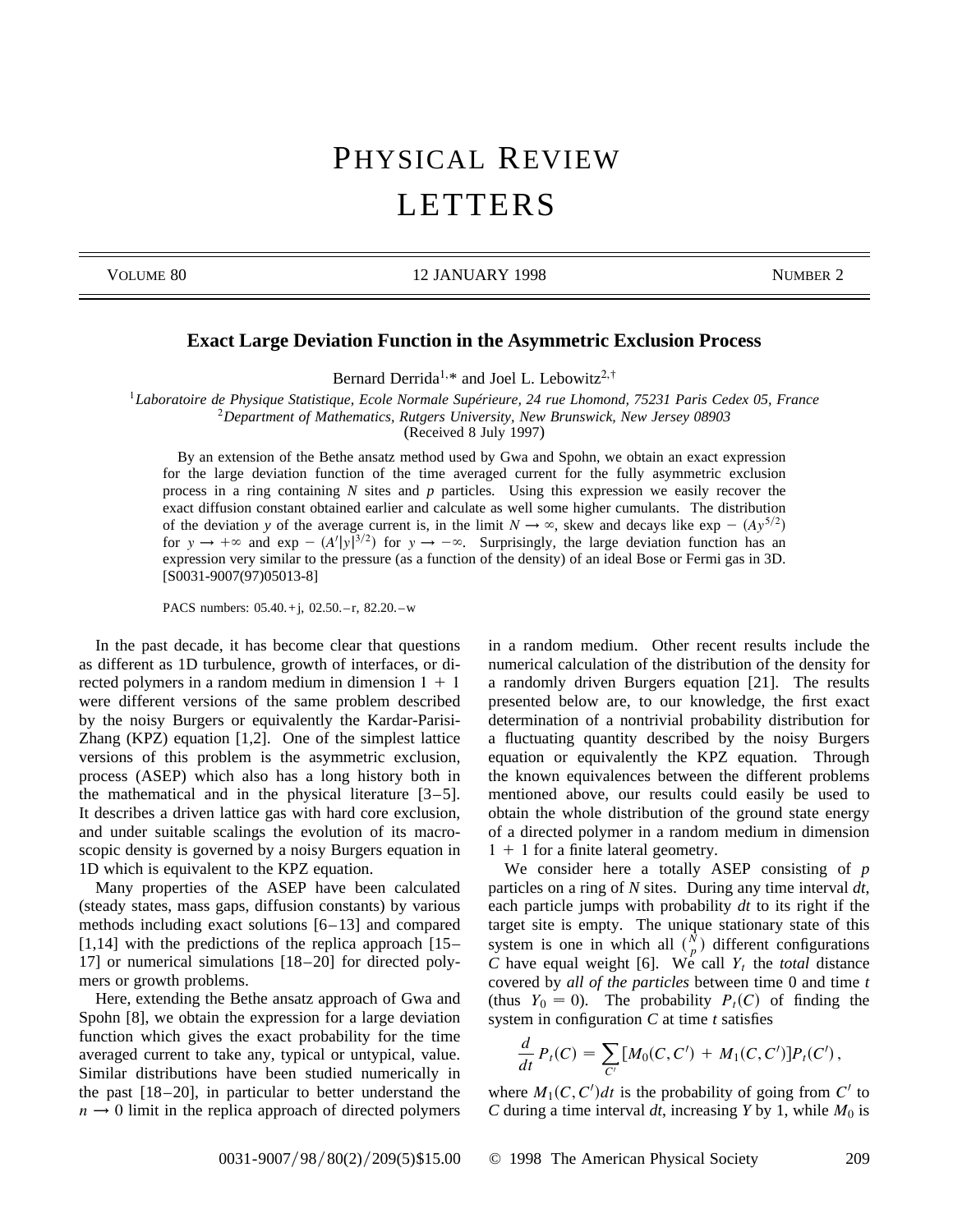a diagonal matrix,

$$
M_0(C, C) = -\sum_{C' \neq C} M_1(C', C).
$$

Let  $P_t(C, Y)$  be the joint probability of being, at time *t*, in the configuration *C* and having  $Y_t = Y$ ,  $\sum_{\textit{Y}=0}^{\infty} \exp(\alpha \textit{Y}) P_t(C, \textit{Y}).$  Then some non-negative integer. Define also  $F_t(C)$  as

$$
\frac{\partial F_t(C)}{\partial t} = \sum [M_0(C, C') + e^{\alpha} M_1(C, C')] F_t(C').
$$

Summing  $F_t(C)$  over *C* we obtain  $\langle e^{\alpha Y_t} \rangle$ . It is easy to see that, for large *t*,

$$
\langle e^{\alpha Y_t} \rangle \sim e^{\lambda(\alpha)t}, \qquad (1)
$$

where  $\lambda(\alpha)$  is the largest eigenvalue of the matrix  $M_0$  +  $e^{\alpha}M_1$  (we have omitted the dependence of  $\lambda$  on *p* and *N*). By  $\sim$  we mean the following: take the logarithm of both sides of (1), divide by *t*, and let  $t \to \infty$  to obtain an equality. While (1) holds for every initial configuration, it is sometimes convenient to think of the initial state  $P_0(C)$ as the stationary one.

In the present paper we show that the exact expression of  $\lambda(\alpha)$ , for arbitrary p and N, is given by the power series in  $\alpha$  obtained by eliminating *B* between the following two series:

$$
\lambda(\alpha) = -p \sum_{q=1}^{\infty} B^q \frac{(Nq-2)!}{(pq)!(Nq-pq-1)!}, \quad (2)
$$

$$
\alpha = -\sum_{q=1}^{\infty} B^q \, \frac{(Nq-1)!}{(pq)!(Nq-pq)!} \,. \tag{3}
$$

These series have a nonzero radius of convergence in *B* so  $\lambda(\alpha)$  is analytic in  $\alpha$ , at least near  $\alpha = 0$ . Moreover, by the Perron-Frobenius theorem there is no crossing of the largest eigenvalue of the matrix  $M_0 + e^{\alpha} M_1$  for real  $\alpha$  and fixed finite *N*. Hence (2) and (3) determine  $\lambda(\alpha)$ on the whole real axis as the analytic continuation of the expression in the vicinity of  $\alpha = 0$ . In the rest of this paper, we first show how (2) and (3) can be obtained using the Bethe ansatz. Then we investigate some consequences of this exact expression.

The Bethe ansatz we use is very similar to that used by Gwa and Spohn [8], except that here there is an extra parameter  $\alpha$ . Specifying a configuration *C* by the positions  $1 \leq x_1 < x_2 < \cdots < x_p \leq N$  of the *p* particles, we write an eigenvector of the matrix  $M_0 + e^{\alpha} M_1$  in the form

$$
\sum_{Q} A_Q \prod_{j=1}^p [z_{Q(j)}]^{x_j},\tag{4}
$$

where the sum is over all of the permutations *Q* of 1, 2, ..., p and the p parameters  $z_k$  satisfy the following equations:

$$
\frac{(e^{\alpha}-z_k)^p}{z_k^N}=(-)^{p-1}\prod_{j=1}^p(e^{\alpha}-z_j), \qquad (5)
$$

$$
z_1 z_2 \cdots z_p = 1. \tag{6}
$$

The derivation of (5) and (6) is almost identical to that given by Gwa and Spohn in [8] and we refer to their work.

For any solution  $\{z_k\}$  of (5) and (6), expression (4) gives an eigenvector of the matrix  $M_0 + e^{\alpha} M_1$  with eigenvalue  $\lambda(\alpha)$  given by

$$
\lambda(\alpha) = e^{\alpha} \bigg[ \frac{1}{z_1} + \frac{1}{z_2} + \dots + \frac{1}{z_p} \bigg] - p. \qquad (7)
$$

The difficulty is that there are, in general, many solutions of (5) and (6) corresponding to different eigenvalues of the matrix  $M_0 + e^{\alpha} M_1$ . The one we need to choose is the largest eigenvalue  $\lambda(\alpha)$  which, as already noted, can be followed, when  $\alpha$  varies, from the unique eigenvalue which vanishes when  $\alpha \rightarrow 0$ . Thus  $\lambda(\alpha)$  corresponds to the solution such that all the  $z_k \rightarrow 1$  as  $\alpha \rightarrow 0$ .

To see why (2) and (3) are equivalent to  $(5)$ – $(7)$ , when one chooses the above solution, we consider a function  $h(z)$  analytic in the circle  $|z - e^{\alpha}| < 2\epsilon$ . It is then an easy consequence of the Cauchy theorem that

$$
\sum_{1 \le k \le p} h(Z_k) = \oint \frac{dz}{2\pi i z} h(z)
$$

$$
\times \frac{(z - e^{\alpha})^{p-1} [pz - N(z - e^{\alpha})]}{(z - e^{\alpha})^p - Az^N},
$$
(8)

where the contour is the circle  $|z - e^{\alpha}| = \epsilon$ , the parameter *A* is such that  $|A| \ll \epsilon^p e^{-N\alpha}$ , and the  $Z_k$  are the *p* solutions of

$$
(z - e^{\alpha})^p = Az^N, \tag{9}
$$

which tend to  $e^{\alpha}$  as  $A \rightarrow 0$ . As (9) has a form identical to (5), one can use (8) to calculate  $\lambda(\alpha)$  [by choosing  $h(z) = -1 + e^{\alpha}/z$ , and this gives (2) in terms of *B* =  $Ae^{(N-p)\alpha}$ . The constant *B* can then be determined by requiring that (6) is also satisfied. To do that, one can use again the identity (8) for the function  $h(z) = \ln z$  and this gives (3).

From the exact expressions (2) and (3), one can expand  $\lambda(\alpha)$  in a power series in  $\alpha$ . In particular, one can check that

$$
\lambda(\alpha) = \frac{p(N-p)}{N-1} \alpha + \frac{p(p!)^2 (N-p)!^2 (2N-3)!}{(2p!)(N-1)!^2 (2N-2p-1)!} \alpha^2 + O(\alpha^3)
$$
\n(10)

and using (1), this gives

$$
\lim_{t \to \infty} \frac{\langle Y_t \rangle}{t} = \frac{d\lambda(\alpha)}{d\alpha} \bigg|_{\alpha=0} = \frac{p(N-p)}{N-1}, \quad (11)
$$

which is known to be a simple consequence of the fact that in the steady state all configurations have equal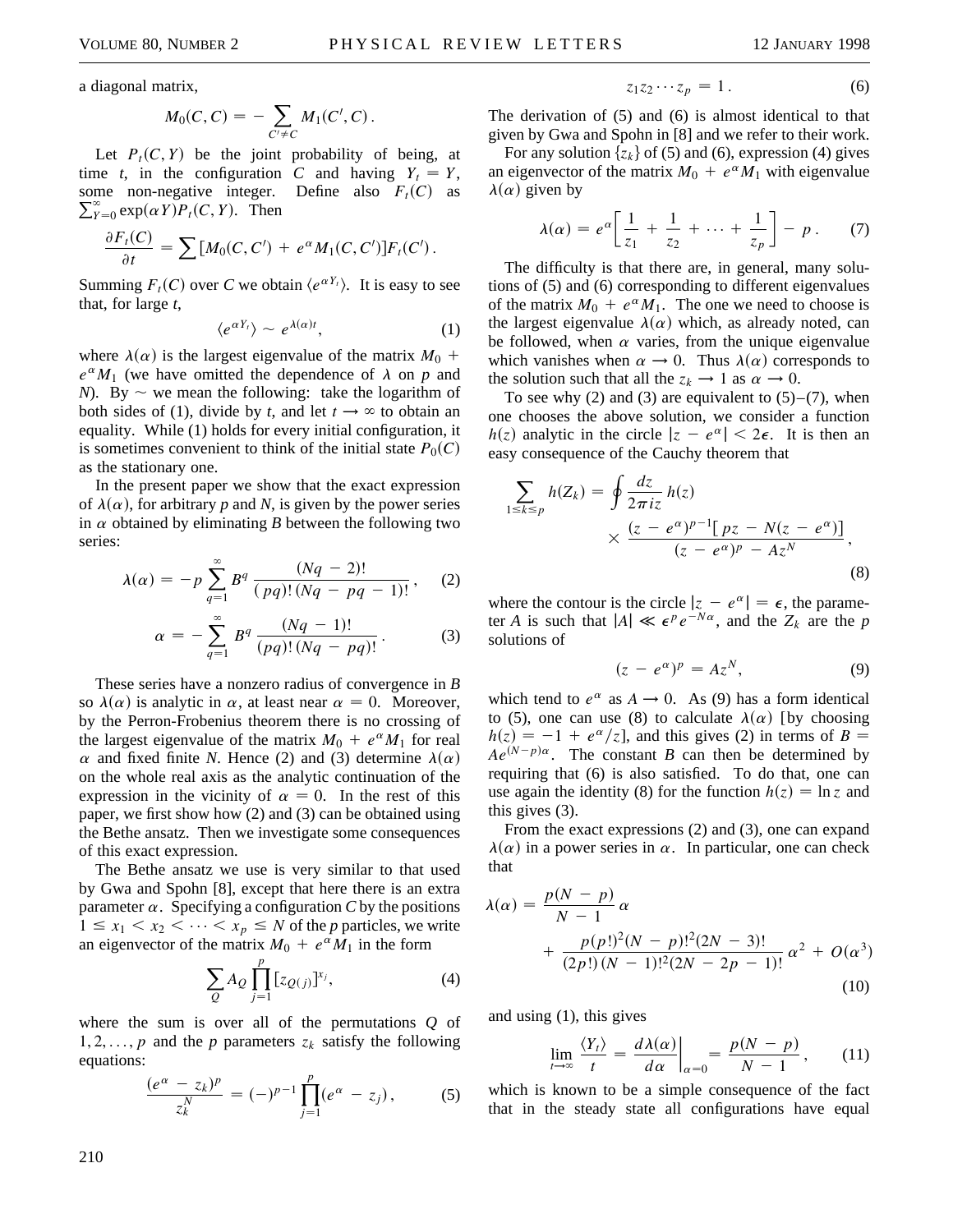weight [6,7]. [Note that if  $P_0(C)$  was the stationary measure, (11) would in fact be valid for all *t*.] The expansion (10) also gives the diffusion constant

$$
\lim_{t \to \infty} \frac{\langle Y_t^2 \rangle - \langle Y_t \rangle^2}{t} = \frac{d^2 \lambda(\alpha)}{d \alpha^2} \bigg|_{\alpha = 0}, \quad (12)
$$

which agrees (up to a trivial factor  $p^2$  due to a slight change in the definition of  $Y_t$ ) with the expression obtained by an extension [10] of the matrix method [9]. Exact expressions of higher cumulants of  $Y_t$  may be obtained in a similar way from (1)–(3) by expanding  $\lambda(\alpha)$ to higher orders in  $\alpha$ . For example, the third derivative of  $\lambda$  at  $\alpha = 0$  gives

$$
\lim_{t \to \infty} \frac{\langle Y^3 \rangle - 3 \langle Y^2 \rangle \langle Y \rangle + 2 \langle Y \rangle^3}{t} = \frac{3p(N-p)^3}{(2N-1)(N-1)} \left(\frac{2N-1}{2p}\right)^2 \left(\frac{N-1}{p}\right)^{-4} - \frac{4p(N-p)^3}{(3N-1)(N-1)} \left(\frac{3n-1}{3p}\right) \left(\frac{N-1}{p}\right)^{-3}.
$$
\n(13)

For large positive  $\alpha$  (i.e.,  $\alpha \gg 1$ ), the solutions  $z_k$  of (5) and (6), for  $1 \leq k \leq p$ , are given by

$$
z_k = e^{(2k-p-1)\pi i/N} + O(e^{-\alpha})
$$

and this leads to

$$
\lambda(\alpha) = e^{\alpha} \frac{\sin(\,p\,\pi/N)}{\sin(\pi/N)} + O(1). \tag{14}
$$

For large negative  $\alpha$  (i.e.,  $-\alpha \gg 1$ ), one of the  $z_k$ becomes large [say,  $z_1 \approx e^{(1-p)\alpha}$ ], and the other  $p-1$  $z_k$  becomes small  $(z_k \approx e^{\alpha})$  for  $2 \le k \le p$ ). This leads to

$$
\lambda(\alpha) \simeq \begin{cases}\n-1 + e^{p\alpha} & \text{for } p < N - p \\
-1 + 2e^{p\alpha} & \text{for } p = N - p \\
-1 + e^{(N-p)\alpha} & \text{for } p > N - p\n\end{cases} (15)
$$

[We can understand the limit  $\alpha \rightarrow -\infty$  in (15) by noting that the probability of not making any jump during the time interval *t* is, for a configuration in which all particles form one cluster, just  $exp(-t)$ .]

In the limit of large *N* and *p*, keeping the ratio  $p/N =$  $\rho$  fixed, one finds, for the first four cumulants of  $Y$  [by calculating the first four derivatives of  $\lambda(\alpha)$  at  $\alpha = 0$ ],

$$
\lim_{t \to \infty} \frac{\langle Y \rangle}{t} \simeq N \rho (1 - \rho), \tag{16}
$$

$$
\lim_{t \to \infty} \frac{\langle Y^2 \rangle - \langle Y \rangle^2}{t} \simeq N^{3/2} [\rho (1 - \rho)]^{3/2} \frac{\sqrt{\pi}}{2}, \quad (17)
$$

$$
\lim_{t \to \infty} \frac{\langle Y^3 \rangle - 3 \langle Y^2 \rangle \langle Y \rangle + 2 \langle Y \rangle^3}{t}
$$
\n
$$
\approx N^3 [\rho (1 - \rho)]^2 \left( \frac{3}{2} - \frac{8}{3^{3/2}} \right) \pi, (18)
$$

$$
\lim_{t \to \infty} \frac{\langle Y^4 \rangle - 3 \langle Y^2 \rangle^2 - 4 \langle Y^3 \rangle \langle Y \rangle + 12 \langle Y^2 \rangle \langle Y \rangle^2 - 6 \langle Y \rangle^4}{t}
$$

$$
\approx N^{9/2}[\rho(1-\rho)]^{5/2}\left(\frac{15}{2}+\frac{9}{2^{1/2}}-\frac{24}{3^{1/2}}\right)\pi^{3/2}.
$$
\n(19)

In fact, in this limit  $N \to \infty$  with  $\rho = p/N$  fixed, the expressions (2) and (3) can be rewritten as

$$
\sqrt{\frac{2\pi N^3}{\rho(1-\rho)}} \left[ \lambda(\alpha) - \alpha \frac{p(N-p)}{N} \right] \approx G(\beta)
$$

$$
\equiv \sum_{q \ge 1} \frac{(-)^{q+1} C^q}{q^{5/2}},
$$
(20)

where

$$
\alpha \sqrt{2\pi \rho (1 - \rho) N^3} \simeq \beta \equiv \sum_{q \ge 1} \frac{(-)^{q+1} C^q}{q^{3/2}} \qquad (21)
$$

and  $C = -BN^Np^{-p}(N-p)^{-N+p}$ . This shows that for *N* large and  $\beta$  fixed, i.e., for  $\alpha \sim N^{-3/2}$ , the difference  $\lambda(\alpha) - \alpha p(N - p)/N$  takes a scaling form

$$
\lambda(\alpha) - \alpha \frac{p(N-p)}{N}
$$

$$
\approx \sqrt{\frac{\rho(1-\rho)}{2\pi N^3}} G\Big[\alpha \sqrt{2\pi \rho (1-\rho) N^3}\Big]. \quad (22)
$$

The two sums which define  $G(\beta)$  in the right-hand sides of (20) and (21) are very reminiscent of the pressure and density of an ideal Bose or Fermi gas (depending on the sign of *C*) in three dimensions [22]: Positive *C* and  $\alpha$  correspond to the Fermi gas, and negative C and  $\alpha$ correspond to the Bose gas.

The range  $N^{-3/2} \ll \alpha \ll 1$  (i.e., large positive *C*) corresponds to the high pressure or low temperature limit of a Fermi gas, and this analogy leads to

$$
\lambda(\alpha) - \alpha \frac{p(N-p)}{N} \simeq \frac{(3\pi)^{2/3}}{5} [\rho(1-\rho)]^{4/3} N \alpha^{5/3}.
$$
\n(23)

Negative  $\alpha$  can also be analyzed: When *C* varies from 0 to  $-1$  in (20) and (21),  $\alpha$  decreases (this corresponds to a Bose gas in its high temperature phase) and  $\alpha$  has a finite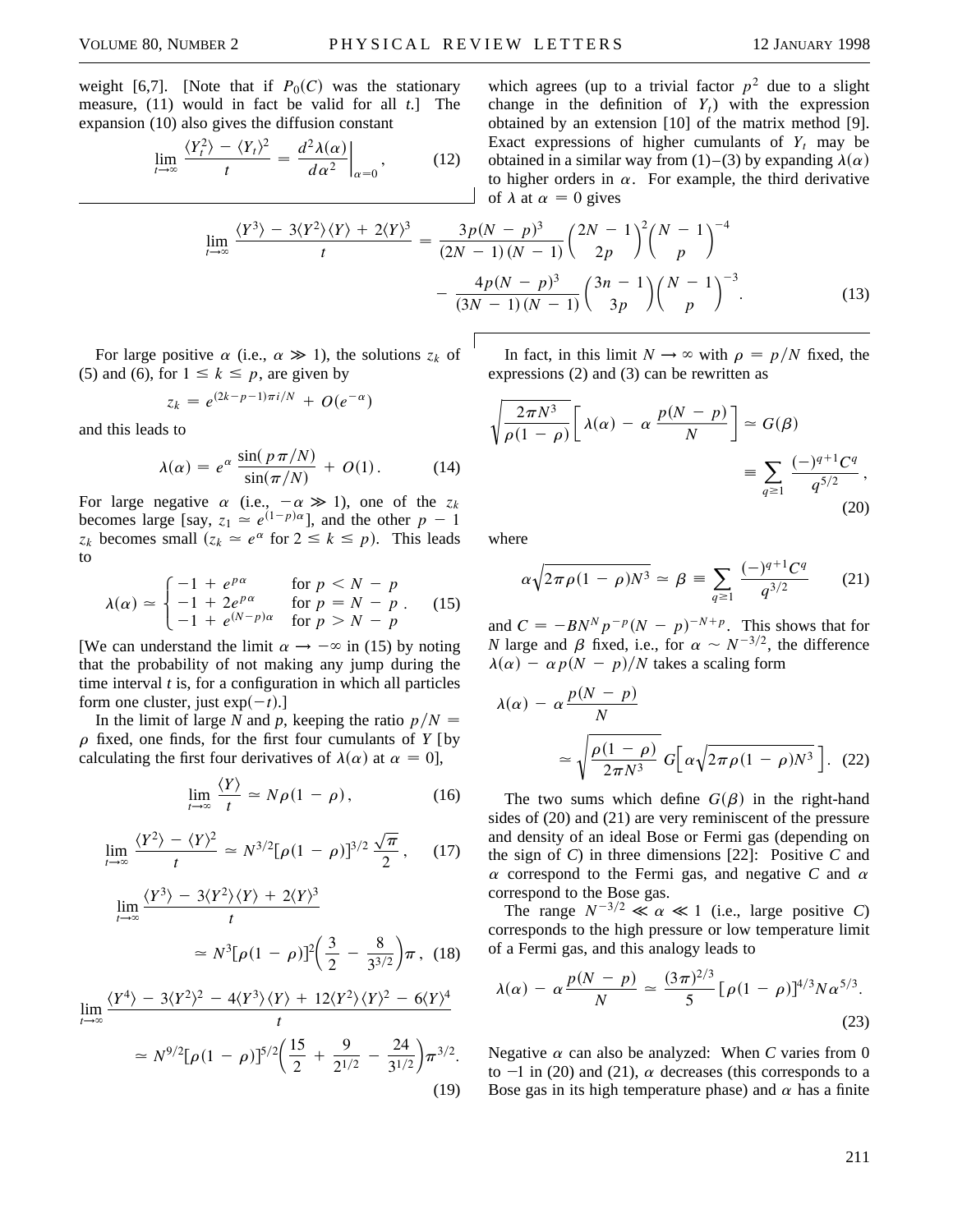limit  $\alpha_0$  as  $C \rightarrow -1$ . To further decrease  $\alpha$ , it turns out that one has to increase  $C$  from  $-1$  to 0 and to replace the expressions (20) and (21) of  $G(\beta)$  and  $\beta$  by their analytic continuations [23]

$$
G(\beta) = \frac{4}{3}\sqrt{\pi}[-\ln(-C)]^{3/2} + \sum_{q \ge 1} \frac{(-)^{q+1}C^q}{q^{5/2}}, \quad (24)
$$

$$
\beta = -4\sqrt{\pi}[-\ln(-C)]^{1/2} + \sum_{q \ge 1} \frac{(-)^{q+1}C^q}{q^{5/2}}.
$$
 (25)

This analytic continuation is a major difference with the usual Bose-Einstein condensation, where *C* remains fixed at the value  $-1$  in the whole low temperature phase. Here, for  $\alpha < \alpha_0$ , one of the  $z_k$  becomes much larger than the others but, in contrast to the Bose condensate, the chemical potential *C* in (24) keeps varying with  $\alpha$ . For the range  $N^{-3/2} \ll -\alpha \ll 1$ , this leads to

$$
\lambda(\alpha) - \alpha \, \frac{p(N-p)}{N} \simeq \frac{-1}{24} \big[ \rho (1-\rho) \big]^2 N^3 \alpha^3. \tag{26}
$$

The knowledge of the function  $\lambda(\alpha)$  determines  $\{\text{through } y = d\lambda/d\alpha - p(N - p)/N \text{ and } f(y) =$  $\lambda - \alpha[y + p(N - p)/N]$  the large deviation function  $f(y)$  defined here as

$$
f(y) = \lim_{t \to \infty} \frac{1}{t} \ln \left\{ \text{Prob} \left[ \frac{Y_t}{t} - N\rho (1 - \rho) = y \right] \right\}.
$$
\n(27)

From (16), (17), (22), (23), and (26), one can show that, for *N* large,  $f(y)$  takes the scaling form for  $|y| \ll N$ 

$$
f(y) \simeq \sqrt{\frac{\rho(1-\rho)}{\pi N^3}} H\left[\frac{y}{\rho(1-\rho)}\right],\qquad(28)
$$

where the function  $H$  has the following properties:

$$
H(y) \simeq -(y-1)^2 \quad \text{for } |y-1| \ll 1, \qquad (29)
$$

$$
H(y) \simeq -[2\sqrt{3}/(5\sqrt{\pi})]y^{5/2} \text{ for } y \to +\infty,
$$
 (30)

$$
H(y) \simeq - (4\sqrt{2\pi}/3) |y|^{3/2} \text{ for } y \to -\infty.
$$
 (31)

Note that the difference between  $\langle Y_t \rangle / t =$  $p(N - p)/(N - 1)$  and  $N\rho(1 - \rho)$  used in (27) is responsible for the fact that the maximum of  $f(y)$  is at  $y = 1$  as in (29). The scaling form (28) was obtained [(20) and (21)] for  $\alpha \sim N^{-3/2}$  and this means [(27)– (31)] that it is valid for *y* of order 1.

For *y* of order *N*, one expects from (14) and (15) the following two scaling forms for  $f(y)$ :

$$
f(y) \approx NH_+(yN^{-1})
$$
 for  $y > 0$ , (32)

$$
f(y) \approx H_{-}(yN^{-1})
$$
 for  $y < 0$ . (33)

As  $y/(N\rho)$  is the deviation (from its most probable value  $1 - \rho$ ) in the velocity of the particles, the extra factor *N* 

212

in (32) has a simple interpretation: To speed up the traffic, one needs to speed up all of the particles, whereas to slow down the traffic, it is sufficient to slow down a single particle. Note that if one considers that the scaling forms (28), (30), and (31) remain valid for  $1 \ll |y| \ll N$ , it is possible to obtain from (30) and (31) the small *z* behavior of  $H_+(z)$  and  $H_-(z)$ .

The distribution of  $y$  is skew  $[(13)$  and  $(18)]$  and, for large *y* (but still  $|y| \ll N$ ), it decays [(30) and (31)] as the exponential of a power law with an exponent  $5/2$  for  $y \rightarrow \infty$  and 3/2 for  $y \rightarrow -\infty$ . Skew distributions with similar tails have been observed in numerical simulations [1,18–20] and partly understood by the replica approach [15–17]. A precise comparison with existing numerical data cannot, however, be done because, in the present work, we consider a finite geometry [a ring of *N* sites, taking the long time limit first, and then the limit of an infinite lattice  $(N \to \infty)$ ], whereas the simulations were usually done for directed polymers on an infinite lattice [1] (thus taking the limits in reverse order). It would certainly be interesting to try to extend the above Bethe ansatz calculation to this case. Other extensions could be the calculation of the diffusion constant [24], the higher cumulants of *Y*, or the whole large deviation function in more general cases such as the partially asymmetric exclusion process [24–27], or the case of several species [28].

The similarity of the expressions (20) and (21) of  $G(\beta)$ as a function of  $\beta$  with that of the pressure of a Fermi or a Bose gas in 3D was a surprise to us, and it would be nice to have a more direct explanation for it. A Bose-Einstein condensation for the ASEP has already been found in the presence of quenched disorder [29]. Here, the mechanism seems to be different as, instead of observing the Bose-Einstein condensation, one finds that  $G(\beta)$  is analytically continued as in (24) and (25).

We thank E. Speer for many very useful discussions. The research of J.L.L. was supported by NSF Grant No. 95-23266 and AFOSR Grant No. 95-0159.

\*Electronic address: derrida@physique.ens.fr † Electronic address: lebowitz@math.rutgers.edu

- [1] T. Halpin-Healy and Y. C. Zhang, Phys. Rep. **254**, 215 (1995).
- [2] J. P. Bouchaud, M. Mézard, and G. Parisi, Phys. Rev. E **52**, 3656 (1995).
- [3] T. M. Liggett, *Interacting Particle Systems* (Springer-Verlag, New York, 1985).
- [4] H. Spohn, *Large Scale Dynamics of Interacting Particles* (Springer-Verlag, New York, 1991).
- [5] J. Krug, Phys. Rev. Lett. **67**, 1882 (1991).

[7] D. Dhar, Phase Transit. **9**, 51 (1987).

[6] P. Meakin, P. Ramanlal, L.M. Sander, and R.C. Ball, Phys. Rev. A **34**, 5091 (1986).